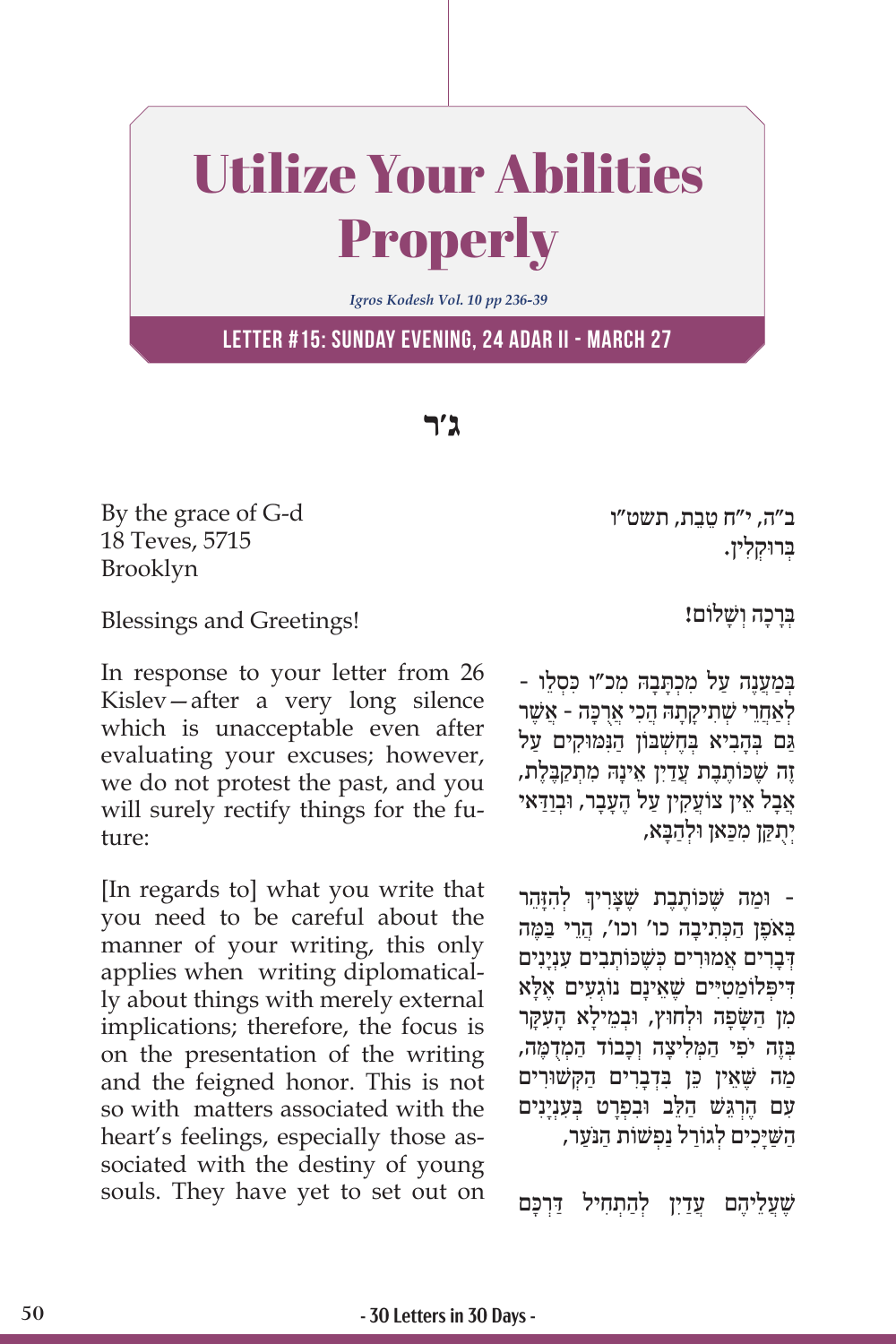their path in life, and every detail [of their education] is therefore able to affect them for decades. Indeed, makeup and beauty products cover over the true circumstances and lead to degeneration, not improvement.

I was pleased by what you write that the situation has improved in some respects, primarily the deep connection of the youth group participants with the direction and customs of Chassidus. The necessity for *Kabolas Ol*, in the words of our *Nesi'im*, "preceding *Nishmah* with *Na'aseh*," is explained in many places, not just in Chassidus, but also in secular books on ethics. Nonetheless, it is certainly unnecessary to emphasize again that the intention is obviously not to torment oneself and to constantly break one's body and soul, rather only to prepare the path for promoting the spiritual over the corporeal, the true over the false, and automatically, true good (which is also good in physical life after all) over evil. However, "a person is born as a wild donkey," "forbidden lips drip honey," and "(only) her end is bitter as wormwood." [Therefore,] the start must be with action, even with *Kabolas Ol*, and the beginning of understanding that this is the path to good and truth is according to the depth of this action-focused start. Being that this is dependent on the soul and nature of every individual and based on time and place, it is also self-understood that it is impossible to establish an

ַבַּחַיִּים, וּבְמֵילַא כָּל פְּרָט אֵפְשָׁר שֶׁיַּשְׁפִּיעַ עַל עֲשִׂירִיּוֹת בְּשָׁנִים, ָהֲרֵי כִּחַל וּשָׁרַק וְעָנְיַנִים שֵׁל יפי חיצוֹנִי מִכְסִים עַל אֲמְתַּת המצב, והתּוֹצאה מזה קלקוּל ְו ִּ לֹא ת ּק ּון. -

ּנֶהֱנֵיתִי מִמַּה שֵׁכוֹתֵבֵת אֲשֶׁר ַנשׁתִּפֵּר המִצִּב בַּכְמַּה פֵּרְטִים, וּבעקר בּיחס הפּנימי של הַמְּשָׁתַתְּפוּת בִּקְבוּצַת הַּנְעַרוֹת לְהִנְהָגֶת החסידוּת וְרוּחָה, וּבֵטח לִמוֹתר לִהדְגִישׁ עוֹד הפּעם, שֵׁאף שַׁמַּבֹאר בַּכמה מקוֹמוֹת ולֹא רק בּתוֹרת הַחֲסִידוּת אֶלָּא אֲפִלּוּ בְּסִפְרֵי ּמוָסר שֶׁ ֵל א ָינ ְם י ּהוִד ַ ים, ע ְ ּל דַבר ההַכְרַח שֵׁל קִבַּלֹת עֹל, וּבַלְשׁוֹן רַבּוֹתֵינוּ זַ״ל הַקְדָּמַת נַעֲשָׂה ַ לְנִשְׁמַע, פְּשִׁיטָא שֶׁאֵין הַכַּוְנָה בְּזֶה לְסְגּוּפִים וּשָׁבְירַת הַנֶּפֶשׁ ְוְהַגּוּף בִּתְמִידִיּוּת, אֶלָא אַךְ וְרַק ׇׅ֧֧֓<u>֓</u> ּלְהַכְשָׁרַת הַדֶּרֶךְ לְהַגְבָּרַת הַצּוּרָה ַעל החֹמֵר, האָמֵת על השֵׁקֵר, ׇׅ֧֧֓<u>֓</u> ּוּבְדֶרֶךְ מִמֵּילָא הַטּוֹב הָאֲמִתִּי שֵׁ הוֹ הַ הוּ גַם כֵּן הַטּוֹב) ּבְחַיֵּי הָעוֹלָם הַזֶּה) עַל הָרָע, אֶלָּא שֶׁבִּיוַן שֵׁאַדַם עַיִר פֶּרֶא יְוַלֵּד וְנֹפֶת תְּטֹפְנָה שִׂפְתֵי זַרָה (וְרַק) אַחֲרִיתָהּ מָרָה כַּלַעֲנָה - צְרִיכָה ּלְהְיוֹת הַהַתְחָלָה בַּעֲשָׂיָה וַאֲפִלּוּ ֧֧֧֦֧֢ׅ֖֖֖֖֖֧֚֚֚֚֚֚֝֝֬<u>֓</u> ּבְדֶרֶךְ קַבָּלַת עֹל, וּכְכָל שֶׁתִּהְיֶה הַתְחַלַה זוֹ עֵמְקַה יוֹתֵר תִּקְדַּם ְהַהָבְנָה שֶׁזֶּהוּ הַדֶּרֶךְ לְהַטּוֹב וְהָאֱמֶת, וּמוּבַן גַּם כֶּן שֶׁאֵי אַפַשר לקבוע מסמרות כ*ּמה*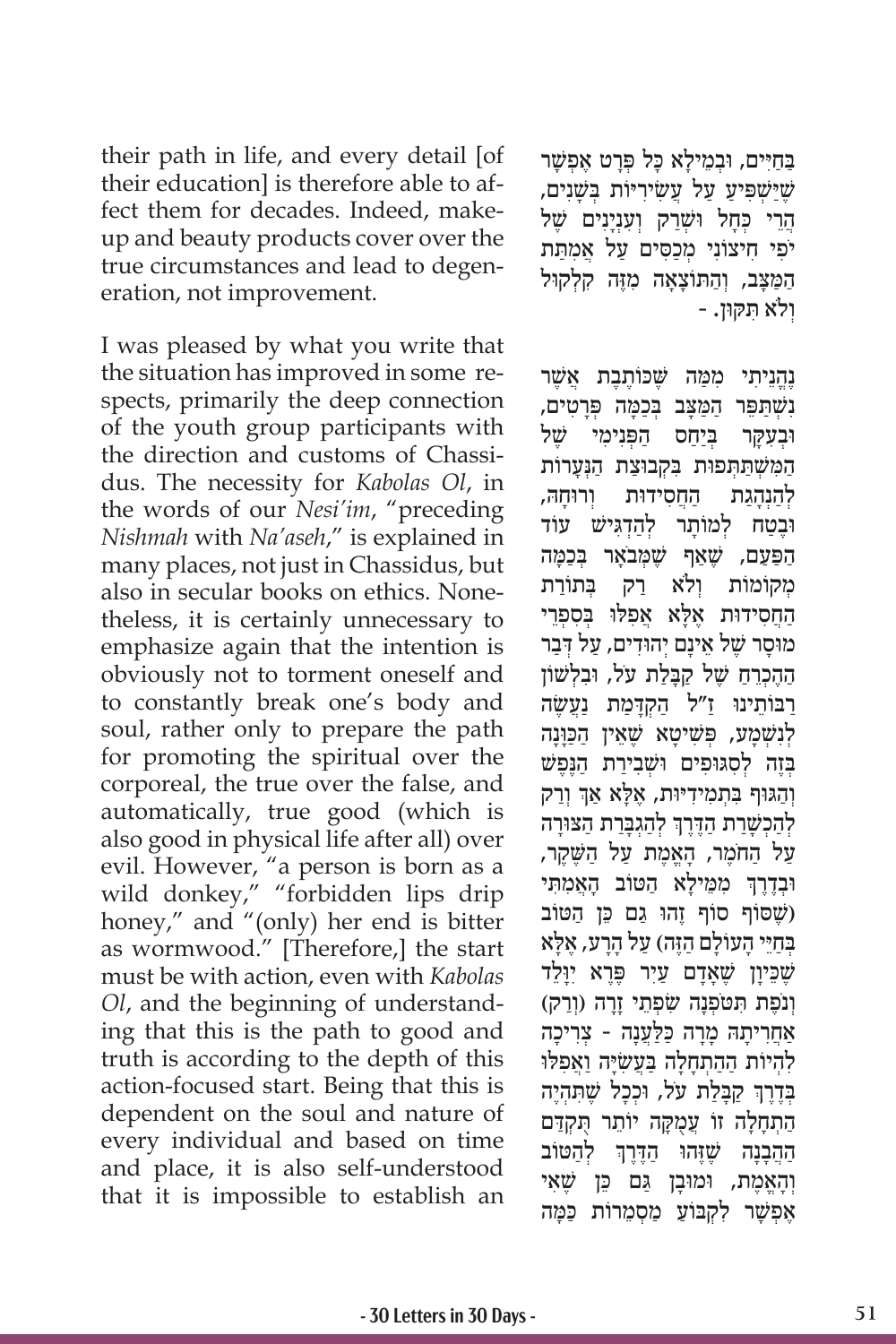amount of time for how long the conduct of *Kabolas Ol* must continue.

In regards to what you write about yourself and the doubts you have about this: It is already explained in regard to similar matters that our portion is good and our lot beautiful. We were born in the generation preceding redemption, after so much light of the Torah, the Torah of Life, was revealed to us, especially Chassidus and most significantly Chabad Chassidus. It encapsulates the deepest ideas, even from the Torah's secrets, in letters and words which are understood by all, as long as they so desire.

In regard to the above, there is a well known saying of my esteemed father-in-law, the Rebbe of blessed memory, said in the name of his father, the Rebbe (Rashab), that the *Yetzer Hara* sometimes dons a silken garment to trick the person. The message is that anything which prevents a person from actual [Divine] service has its source in forces of evil. In our circumstance as well, the doubts and claims which completely prevent, or at least weaken, your actual [Divine] service surely do not stem from your true desire and *Yetzer Tov*. (In the Rebbe's terminology: There can be a *Frum Nefesh HaBehamis*, even

֦֧֦֧֢ׅ֧֝֬֓<u>֓</u> ֿוְמַן תַּאֲרִיךְ הַנְהָגָה בְּדֶרֶךְ קַבָּלַת עֹל ֦֧֦֧֢ׅ֧֝֬֓<u>֓</u> ַ בִּימים ושַׁעוֹת כִּיון שֵׁזהוּ תִּלוִי בַּרוּחוֹ וְטִבְעוֹ שֶׁל כַּל אֶחֲד וְאָחַת בִּתְנַאֵי ַה ָּמ ְ קוֹ ם וַהְּזַמן כו' וכו'.

ַבְּהוֹגַע לִמה שֶׁכּוֹתֶבֶת אוֹדוֹת עַצָמהּ וְהַסְפֵקוֹת שֶׁיֵּשׁ לָהּ בְּזֶה, הֲרֵי כְּבָר **ׁנְתִבָּאֵר בְּעָנְיַנִים דוֹמִים לְזֶה, אֲשֶׁר** טוֹב חֵלְקֵנוּ וְיַפֶּה גוֹרַלֵנוּ, שֵׁנּוֹלַדְנוּ ְּבָדָר ְ ּ א דִע ְק ְבָת ִ א דְמשׁ ִ ָיח ְ א, לַאֲחֵרי ֧֧֧֧֦֧֢ׅ֖֧֚֚֝֝֬<u>֓</u> שֶׁגִּלוּ לְנוּ כָּל כָּךְ אוֹר בְּתוֹרָתֵנוּ תּוֹרַת חיים, וּבפִרט בַּתוֹרת החסידוּת, וּבִפְרָטֵי פְרָטִית בִּתוֹרַת חֲסִידוּת ַחַּב"ד, שֶׁ ִה ְל ִּבישָׁ ָה ה ִעְנָיִנ ָ ים הֲעֻמ ּק ִ ים ביוֹתר, אפלוּ מסוֹדוֹת התּוֹרה, באותיות ובדבורים המובנים לכל ָאֲחָד וְאֶחֲד, אִם רַק יָשׁ לוֹ הַרַצוֹן לְזֶה.

וּבְהַנּוֹגֵעַ לְהַנַּ״ל, הִנֵּה יַדוּעַ פִּתְגַּם כִּבוֹד קִדְשַּׁת מוֹרִי וְחַמְי אֲדְמוּ"ר ְּ זצוקללה"ה נבג"מ זי"ע בשֵׁ ָם א ִביו כּבוֹד קדשׁת אדמו"ר (מהוֹרשׁ"ב), ֿאֲשֶׁר הַיֵּצֶר הָרַע לְפְעַמִים מִתְלֹבֵּשׁ בְּאֵצְטָלַא שֶׁל מֵשִׁי בִּכְדֵי לְרַמּוֹת אֶת האדם, והבּחינה בְּזֶה הוּא שֵׁכּל ַדְּבַר הַמּוֹנֵעַ מֵעֲבוֹדָה בִּפֹעַל מִקוֹרוֹ ָהוֹא מֵהַלְעָמַת זֶה, וְגַם בְּנְדּוֹן דִּידָה, הַסְפֵקוֹת וְהַטַּעֲנוֹת שֶׁמּוֹנְעִים לְגַמְרֵי אוֹ על כּל פּנים מחלישים עבודתה בְּפֹעַל, בְּוַדָּאי אֵינַם בַּאִים מֶהָרַצוֹן וּמֵיַצֵר הטּוֹב (וּבלְשׁוֹן הרב עָס ַקְעַן זַיִין אַ פִרוּמֶעַר נֵפֵשׁ הַבַּהֲמִית ֧֧֧֦֧֢ׅ֖֧֧֚֝֝֬֓֓֓֓֓֓֓֓<u>֓</u> ווָער רָעדט נָאך אַ חַסִידִישָׁער נֶפֶּשׁ הבהמית, עד אשר לפעמים מתעוֹרר ְחֵשֵׁק גַּדוֹל לְלְמוֹד חֵסִידוּת אוֹ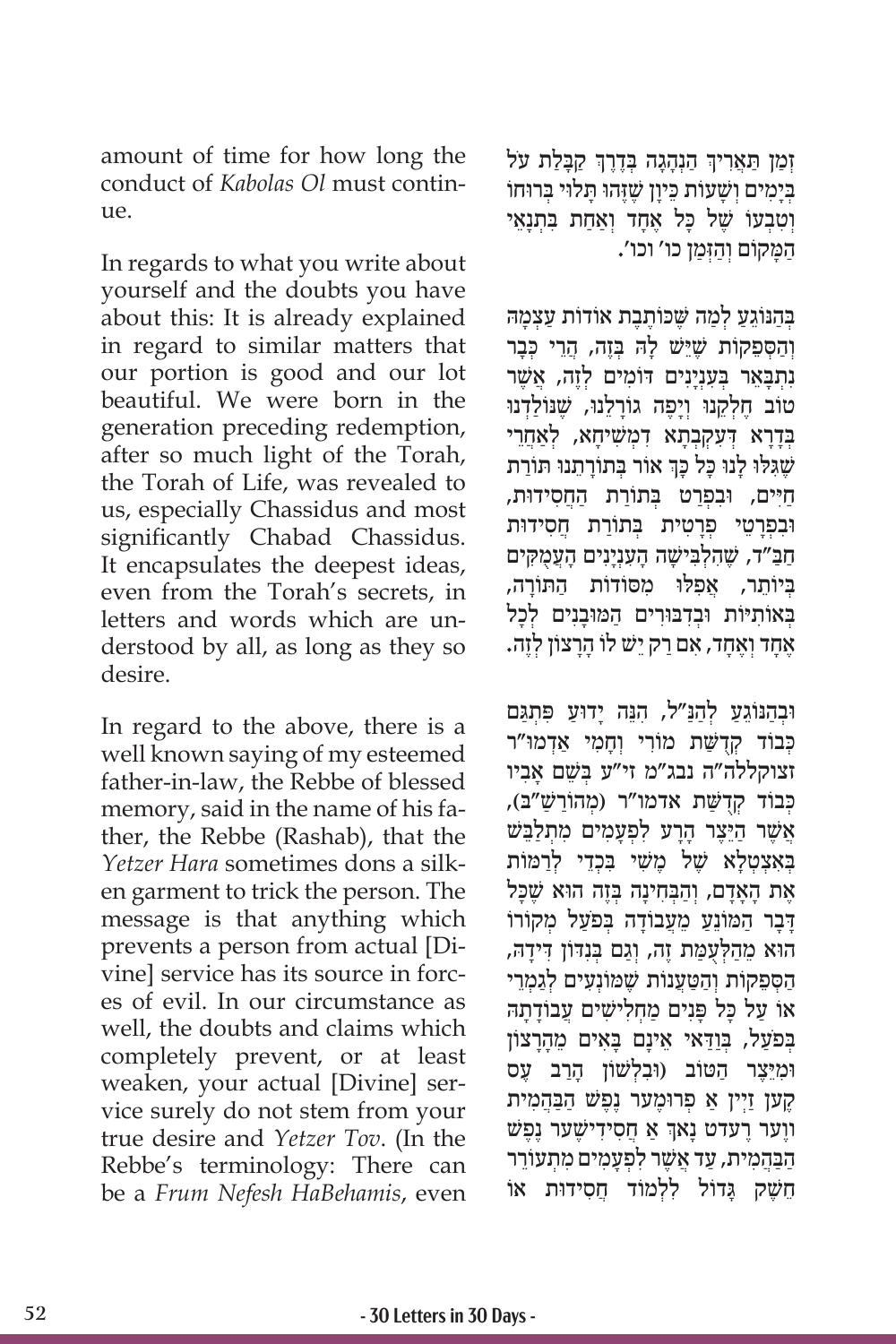a *Chassidishe Nefesh HaBehamis*, to the extent that he can sometimes inspire a great desire to learn Chassidus or to thoroughly contemplate an idea of Chassidus. In truth, these are only the conspiracies of the *Yetzer* [*Hara*] and the *Nefesh HaBehamis's* plots to prevent one from serving [Hashem], as anything which prevents this is surely only the *Nefesh Habehamis's* plots.)

In regard to your question that you desire to affect others, etc., and in your opinion, you lack the necessary knowledge and understanding: Even if this were true, in this generation in particular and in every generation in general, even if one is unable to give one hundred percent, they must give whatever possible and *Daven* to Hashem that they will utilize their full potential to add here and there. This is not a reason to stop influencing, especially given the situation in the Holy Land where the open war of secularism against Jewish tradition increases and strengthens, and there is no permission at all for anyone capable to desert. If it is not currently within your capabilities to be the chief officer or an important officer, it is incumbent upon you to fulfill the mission given to you to the best of your abilitiy. And just as with physical war, this itself prepares you to elevate in rank, as we can clearly and publicly observe, no proof necessary. If you merely desire to utilize the talents and knowledge which you currently possess to their fullest potential

לְהָתְבּוֹנֵן הֵיטֵב בָּאֵיזֶה הַשִּׂכָּלַה שִׁבַּחסידוּת, וּבַאֲמֹת הִנּה זהוּ ַרַק עֲצַת הַיֵּצֵר וּמְתַחְבּוּלוֹת נֶפֵשׁ הַבַּהֲמִית לְמְנוֹעַ מֵעֲבוֹדַה, שֶׁכָּל מִנִיעַה שֵׁתְהָיֵה לְזֵה ּהו ַא ר ִ ק מ ַּת ְח ּב ּולוֹ ת שֶׁ ֶל נֶפשׁ ַהַּבֲה ִמית(.

בְּהַנּוֹגֵעַ לְהַשָּׁא<u>ֵל</u>ָה שֶׁיֵּשׁ לַהּ רַצוֹן לְהַשָּׁפִּיעֲ וכו' וּלְפִי דַעָתַּהּ אֵין ַלָה יִדִיעוֹת וְהַשִׂכְלַה מַסִפִּיקַה ֧֧֖֖֖֖֖֖֖֧֚֚֚֚֚֚֚֚֝֝֬<u>֓</u> כְּדֵי הַצֹּרֶךְ. הֲרֵי אֲפִלּוּ אִם תִּמְצֵי ַלוֹמר שֵׁכֵּן הוּא, הִנָּה בַדוֹרֲנוּ זֶה בְּפְרָט וּבְכָלַל בְּכָל הַדּוֹרוֹת אַף אם אֵין הַיְכֹלֵת לַתֵת אֶת כַּל ֧֧֧֦֧֢ׅ֖֖֖֖֧֚֚֚֚֚֝֝֬<u>֚</u> ַהַמֵּאָה אָחוּז צָרִיךְ לָתֵת אֶת הָאֶפְשָׁרִי, וּלְהִתְפַּלֵּל לְהַשֵּׁם יִתְבָּרֵךְ שֶׁיְּנַצֵּל כָּל הַיְכֹלֶת ַלְהוֹסִיף כַּהֶנָּה וְכָהֵנָּה, אֲבָל אֵין ֶז ַ ה טַע ְ ם לַה ְפ ִס ַ יק הַהשׁ ְ פָּ ָעה, ּו ִב ְפָר ְט ל ִפ ַי ה ַּמָּצ ְּב בֶאֶר ַץ ה ּקֶ ֹדשׁ ּתִּבְּנֶה וְתִכּוֹנֵן אֲשֶׁר גַּלֵּי הַכְּפִירָה ַהַמַּלְחָמָה נֶגֶד הַמַּסֹרֶת הוֹלֶכֶת וחזקה וְאֵין רְשׁוּת כִּלל וּכָלל ַלְסוֹג מִן הַמַּעֲרָכָה לְכָל מִי שֵׁיֵּשׁ בְּיָדוֹ לַעֲשׂוֹת מַה בְּזֶה, וְאִם לְעֵת עַתַּה אֵין בִּיכַלְתּוֹ לְהָיוֹת ְמַפ ֵּק ָד ראשׁ ִ ְ י אוֹ מַפ ֵּק ָד ח ּשׁ וב, ַעֲלַיו לְמַלֹּאת אֵת תַּפִקִידוֹ המּוּטל עליו כִּכל יְכַלְתּוֹ, ּוּכְמוֹ בִּמְלְחָמָה גַשְׁמִית - זֶה ַעֲצְמוֹ מַכְשִׁירוֹ לַעֲלוֹת מִדַּרְגָּה לדרגה, וכמוֹ שִׁרוֹאים בּמוּחש וְהַמְפִרְסַמוֹת אֵין צִרִיכִים רְאַיַה, וְאִם רַק תִּרְצֶה לְנַצֵּל ָאֵת כּשָׁרוֹנוֹתֵיה וידיעוֹתֵיה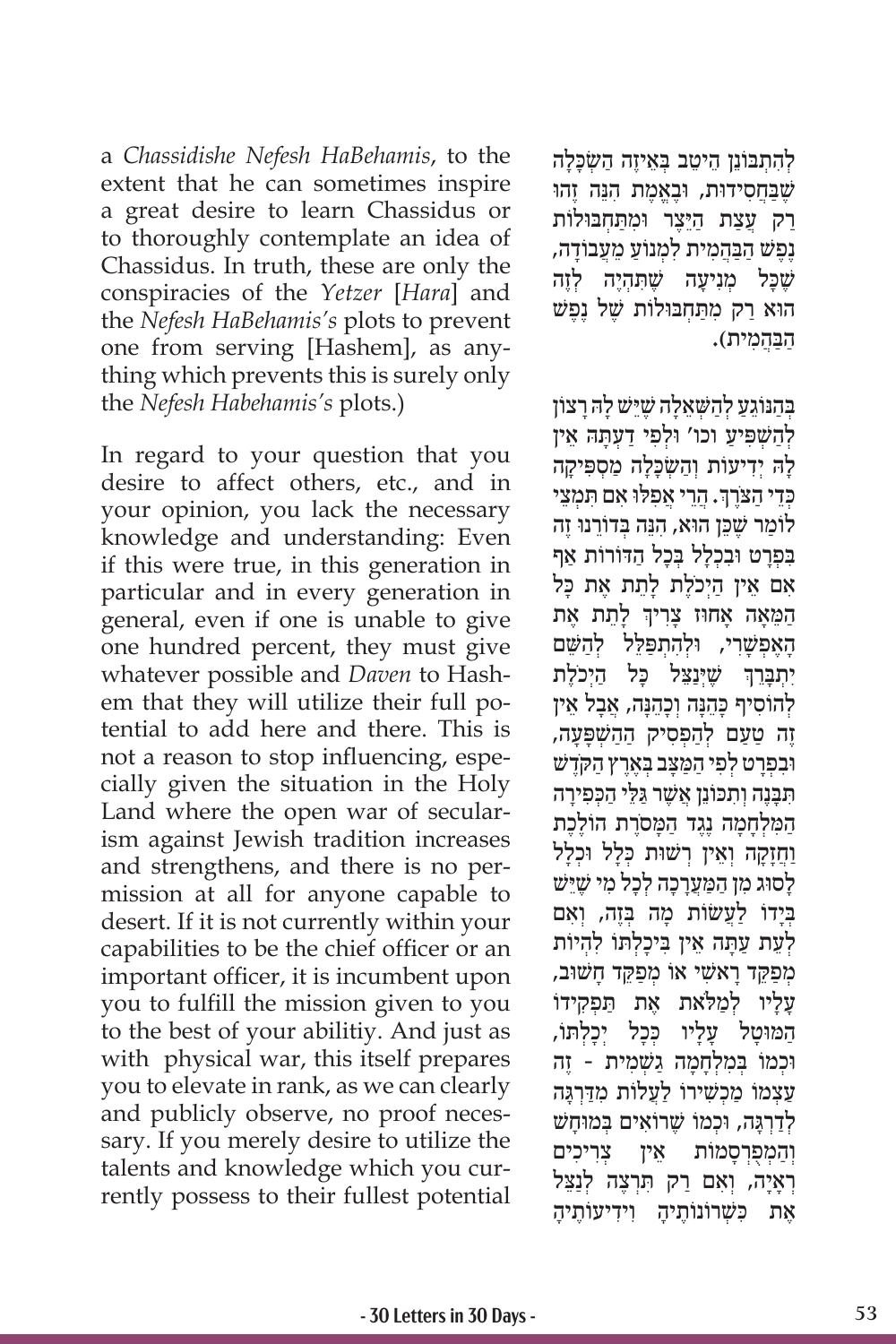and with good intentions, you can be certain that you will soon see the fruits, not just with saving one soul which is also an entire world, but many, many souls, etc. As I wrote to you in my previous letter, Hashem performed all of the good things in their proper place and time and in your surroundings. Being that you merited to be part of the congregation of *Anash* and Chabad, this is where you can satisfy your soul by completing the task assigned to you by Heavenly *Hashgacha Pratis* which brought you to a certain place at a certain time. Everyone knows that the Creator of the world is the ultimate good; therefore, it is obvious that when He assigns a specific task to a certain individual, He gives them the abilities to complete it. If only you would utilize your capabilities to the fullest extent…

[In regards to] what you write about your gatherings for young-women: As experience has shown here and elsewhere, when you involve the young women in your work by having them give a speech or something similar, this inspires more excitement and much interest from their friends.

In regards to the shows which you arrange every so often: In general, the matter is very appropriate. Nonetheless, you must be careful with issues that others overlook de-

שֵׁיֵּשׁ לַה עַתַּה כִּכָל יִכָלְתַּה וּבְכִוּוּן הטוֹב מבטחני שתראה הפרוֹת בּזַמן קַרוֹב וְלֹא רַק בְּהַצָּלַת וְקִיּוּם ֶנֶפ ַשׁ אַחת שֶׁ ַּג ֶם ז ּ ה הו ָ א עוֹ ל ָם מֵלא אֶלָּא כַּמָּה וְכַמָּה נְפָשׁוֹת וכו', וּכְמוֹ שֵׁכּתבִתִּי בִּמְכָתּבי הִקְוֹדָם אֶת הכֹּל ֧֧֢ׅ֖֧֚֝֝֬֓֓<u>֓</u> ׁעָשָׂה (הַשֵּׁם יִתְבָּרֵךְ) יָפֶה בְּעָתּוֹ וּבְמִקוֹמוֹ וּבְסְבִיבַה שֵׁלוֹ, וְכֵיוַן שׁוּכתה שהיא מעדת אנ״ש וחב״ד, זָהוּ הַמֲקוֹם בּוֹ יְכוֹלַה לְקַבֵּל סִפּוּק נפַשה על יָדֵי מלוי תּפַקידה המוּטל ָעֶל ָיה ַ ע ְ ל יֵד ַ י הַהשׁ ְ ָּגָח ַ ה הפְּ ָרִטית ָהָעֲלְיוֹנָה שֶׁהֲבִיאֲתָה לְמַקוֹם פְּלוֹנִי ּו ִבְזַמן פְּ ִלוֹ נ ּ י ו ְבָכ ְּל בֵנ ָ י אָד ְ ם יוֹ דִעים ֿאֲשֶׁר בּוֹרֵא הַעוֹלַם הוּא תּכִלית הַטּוֹב, שֶׁלְּכֵן פָּשׁוּט אֲשֶׁר כְּשֶׁמֵּטִיל תּפִקיד מַיְחד על האדם נוֹתֵן לוֹ קֹדֶם לָזֶה הַיִּכֹלֵת הָאֱפִשַּׁרִיּוּת לְמַלֵּא הַתַּפְקִיד, וְהַלְוַאי שֶׁתְּנַצֵּל ּל ּה ְּ בָכל ֶא ַת הְי ֶכֹל ְת וֶא ְפשָׁ ִרּיּות שֶׁ ָ  $\ldots$ המאה אחוז

בְּמַה שֵׁכּוֹתֶבֶת אוֹדוֹת הִתְוַעֲדוּת ּדְהַבָּנוֹת, הֲרֵי כְּפִי שֶׁהֶרְאָה הַנִּסְיוֹן ַכּ ּ אן ו ְבַכָּמ ְה מ ְ קוֹ מוֹ ת, כּשֶׁ ַּמ ְמשׁ ִ ִיכים ָאֵת הַבָּנוֹת עַצְמַן בְּהָעֲבוֹדָה עַל יְדֵי ּיְרִצ ּ יאו ֵ ה ַ ן ע ְצָמ ְ ן וַכּי ֵוֹ צ ָ א בֶזה, שֶׁ ַ מִעוֹרֵר זֶה מֶרֵץ גַּדוֹל יוֹתֵר אֱצֵל הַחֲבֵרוֹת וְהִתְעַנְיָנוּת מְרִבָּה.

ַבְּהוּגַע לְהִהְצְגוֹת שֵׁעוֹרְכוֹת מַזְּמן לִזְמַן, בִּכְלָל נָכוֹן הַדָּבָר בִּמְאֹד מִאֹד, אָלָא שֶׁיֵּשׁ לְהִשָּׁמֵר מֵהָעִנְיָנִים שֶׁדָּשִׁים אוֹתָם בִּעָקֵב אַף שֵׁהֵם ִא ּס ּוֵר ּ י ת ָוֹ ר ּ ה, ו ְכ ִ מוֹ לֹא י ְהֶי ְ ה כִלי